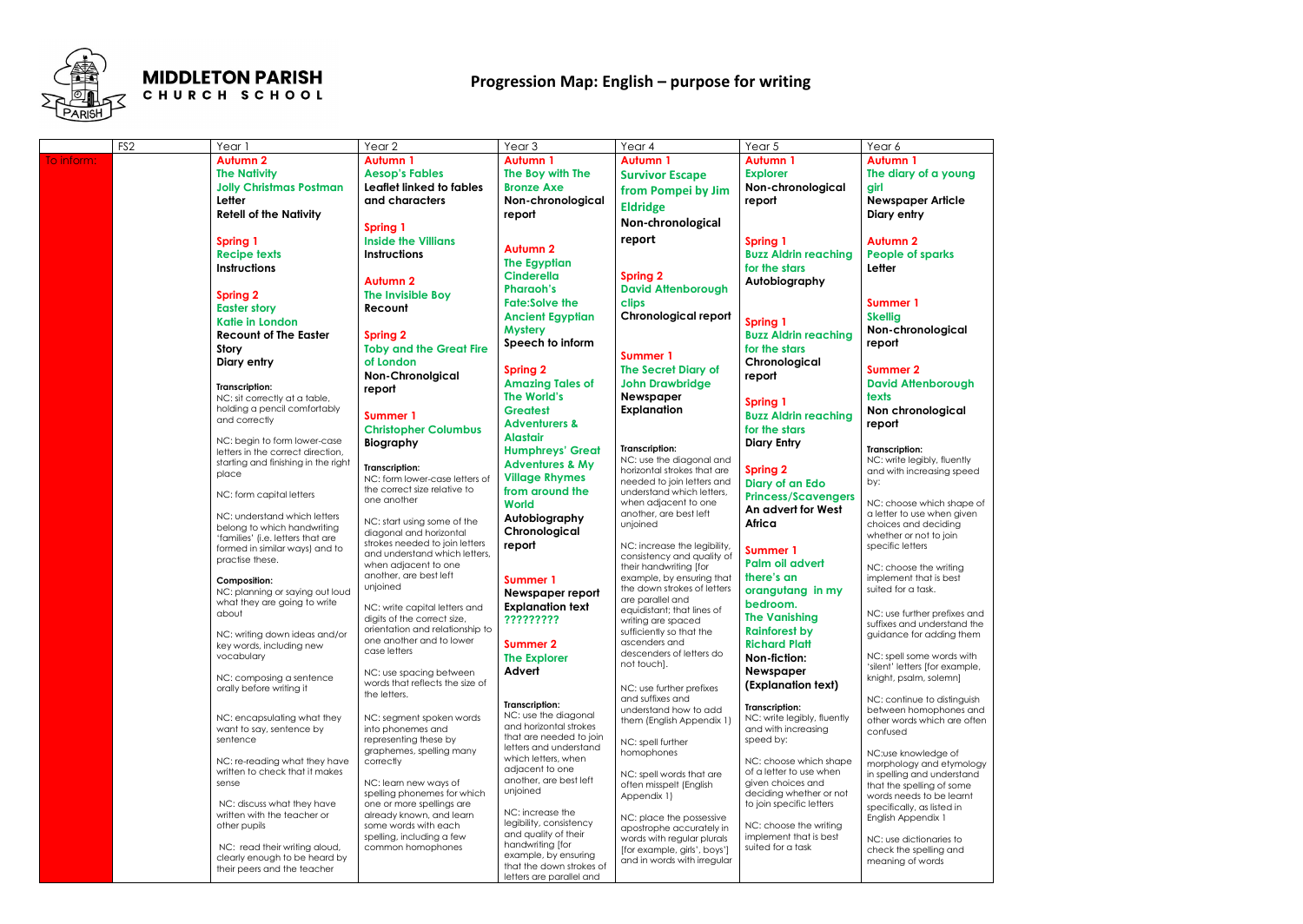|  | NC: learn to spell common                                 |                                                        |                                                        |                                                      | NC: use the first three or four                      |
|--|-----------------------------------------------------------|--------------------------------------------------------|--------------------------------------------------------|------------------------------------------------------|------------------------------------------------------|
|  | exception words                                           | equidistant; that lines of<br>writing are spaced       | plurals [for example,<br>children's]                   | NC: use further prefixes<br>and suffixes and         | letters of a word to check                           |
|  |                                                           | sufficiently so that the                               |                                                        | understand the guidance                              | spelling, meaning or both of                         |
|  | NC: learn to spell more words                             | ascenders and                                          | NC: use the first two or                               | for adding them                                      | these in a dictionary                                |
|  | with contracted forms                                     | descenders of letters do                               | three letters of a word to                             |                                                      |                                                      |
|  |                                                           | not touch].                                            | check its spelling in a                                | NC: spell some words with                            | NC use a thesaurus.                                  |
|  | NC: learn the possessive                                  |                                                        | dictionary                                             | 'silent' letters [for                                |                                                      |
|  | apostrophe (singular) [for                                | NC: use further prefixes                               |                                                        | example, knight, psalm,                              |                                                      |
|  | example, the girl's book]                                 | and suffixes and                                       | NC: write from memory                                  | solemnl                                              | <b>Composition:</b>                                  |
|  |                                                           | understand how to add                                  | simple sentences,                                      | NC: continue to                                      | NC: identifying the                                  |
|  | NC: distinguish between                                   | them (English                                          | dictated by the teacher,                               | distinguish between                                  | audience for and purpose                             |
|  | homophones and near-                                      | Appendix 1)                                            | that include words and                                 | homophones and other                                 | of the writing, selecting the                        |
|  | homophones                                                |                                                        | punctuation taught so far.                             | words which are often                                | appropriate form and using                           |
|  |                                                           | NC: spell further                                      |                                                        | confused                                             | other similar writing as                             |
|  | NC: add suffixes to spell                                 | homophones                                             |                                                        |                                                      | models for their own                                 |
|  | longer words, including -                                 |                                                        | <b>Composition:</b>                                    | NC: use knowledge of                                 |                                                      |
|  | ment, -ness, -ful, -less, -ly                             | NC: spell words that are                               | NC: discussing writing                                 | morphology and                                       | NC:noting and developing                             |
|  |                                                           | often misspelt (English                                | similar to that which they                             | etymology in spelling and                            | initial ideas, drawing on                            |
|  | <b>Composition:</b>                                       | Appendix 1)                                            | are planning to write in                               | understand that the                                  | reading and research                                 |
|  |                                                           |                                                        | order to understand and                                | spelling of some words                               | where necessary                                      |
|  | NC: planning or saying out                                | NC: place the                                          | learn from its structure.                              | needs to be learnt                                   |                                                      |
|  | loud what they are going to                               | possessive apostrophe                                  | vocabulary and grammar                                 | specifically, as listed in                           | NC: in writing narratives,                           |
|  | write about                                               | accurately in words with                               |                                                        | English Appendix 1                                   | considering how authors                              |
|  |                                                           | regular plurals [for                                   | NC: discussing and                                     |                                                      | have developed characters                            |
|  | NC: writing down ideas                                    | example, girls', boys']                                | recording ideas                                        | NC: use dictionaries to                              | and settings in what pupils                          |
|  | and/or key words, including                               | and in words with                                      |                                                        | check the spelling and                               | have read, listened to or                            |
|  | new vocabulary                                            | irregular plurals [for                                 | NC: composing and                                      | meaning of words                                     | seen performed                                       |
|  |                                                           | example, children's]                                   | rehearsing sentences                                   |                                                      |                                                      |
|  | NC: encapsulating what they                               |                                                        | orally (including                                      | NC: use the first three or                           | NC: selecting appropriate                            |
|  | want to say, sentence by                                  | NC: use the first two or<br>three letters of a word to | dialogue), progressively<br>building a varied and rich | four letters of a word to<br>check spelling, meaning | grammar and vocabulary,<br>understanding how such    |
|  | sentence                                                  | check its spelling in a                                | vocabulary and an                                      | or both of these in a                                | choices can change and                               |
|  | NC: writing about real events                             | dictionary                                             | increasing range of                                    | dictionary                                           | enhance meaning                                      |
|  |                                                           |                                                        | sentence structures                                    |                                                      |                                                      |
|  | NC: writing for different                                 | NC: write from memory                                  |                                                        | NC:use a thesaurus                                   | NC: in narratives, describing                        |
|  | purposes                                                  | simple sentences,                                      | NC: organising                                         |                                                      | settings, characters and                             |
|  |                                                           | dictated by the                                        | paragraphs around a                                    | Composition:                                         | atmosphere and integrating                           |
|  | NC: evaluating their writing                              | teacher, that include                                  | theme                                                  | NC: selecting                                        | dialogue to convey                                   |
|  | with the teacher and other                                | words and punctuation                                  |                                                        | appropriate grammar                                  | character and advance                                |
|  | pupils                                                    | taught so far.                                         | NC: in non-narrative                                   | and vocabulary,                                      | the action                                           |
|  |                                                           |                                                        | material, using simple                                 | understanding how such                               |                                                      |
|  | NC: rereading to check that                               | Composition:                                           | organisational devices                                 | choices can change and                               | NC: précising longer                                 |
|  | their writing makes sense and                             | NC: discussing writing                                 | [for example, headings]                                | enhance meaning                                      | passages                                             |
|  | that verbs to indicate time                               | similar to that which                                  | and sub-headings]                                      |                                                      |                                                      |
|  | are used correctly and                                    | they are planning to                                   |                                                        | NC: in narratives,                                   | NC: using a wide range of                            |
|  | consistently, including verbs in                          | write in order to                                      | NC: assessing the                                      | describing settings,                                 | devices to build cohesion                            |
|  | the continuous form                                       | understand and learn                                   | effectiveness of their own                             | characters and                                       | within and across                                    |
|  |                                                           | from its structure,                                    | and others' writing and                                | atmosphere and                                       | paragraphs                                           |
|  | NC: proofreading to check                                 | vocabulary and                                         | suggesting improvements                                | integrating dialogue to                              |                                                      |
|  | for errors in spelling, grammar                           | grammar                                                |                                                        | convey character and                                 | NC: using further                                    |
|  | and punctuation (for                                      |                                                        | NC: proposing changes to                               | advance the action                                   | organisational and                                   |
|  | example, ends of sentences                                | NC: discussing and                                     | grammar and vocabulary                                 |                                                      | presentational devices to                            |
|  | punctuated correctly)                                     | recording ideas                                        | to improve consistency,                                | NC: précising longer                                 | structure text and to guide                          |
|  |                                                           |                                                        | including the accurate                                 | passages                                             | the reader [for example,                             |
|  | NC: read aloud what they<br>have written with appropriate | NC: composing and                                      | use of pronouns in                                     |                                                      | headings, bullet points,                             |
|  | intonation to make the                                    | rehearsing sentences<br>orally (including              | sentences                                              | NC: using a wide range<br>of devices to build        | underlining]                                         |
|  | meaning clear                                             | dialogue), progressively                               | NC: proof read for spelling                            | cohesion within and                                  | NC: assessing the                                    |
|  |                                                           | building a varied and                                  | and punctuation errors                                 | across paragraphs                                    | effectiveness of their own                           |
|  |                                                           | rich vocabulary and an                                 |                                                        |                                                      | and others' writing                                  |
|  |                                                           | increasing range of                                    | NC: read their own writing                             | NC: using further                                    |                                                      |
|  |                                                           | sentence structures                                    | aloud to a group or the                                | organisational and                                   | NC: proposing changes to                             |
|  |                                                           |                                                        | whole class, using                                     | presentational devices to                            | vocabulary, grammar and                              |
|  |                                                           | NC: organising                                         | appropriate intonation                                 | structure text and to                                | punctuation to enhance                               |
|  |                                                           | paragraphs around a                                    | and controlling the tone                               | guide the reader [for                                | effects and clarify meaning                          |
|  |                                                           | theme                                                  | and volume so that the                                 | example, headings,                                   |                                                      |
|  |                                                           |                                                        | meaning is clear                                       | bullet points, underlining]                          | NC: ensuring the consistent                          |
|  |                                                           | NC: in non-narrative                                   |                                                        |                                                      | and correct use of tense                             |
|  |                                                           | material, using simple                                 |                                                        | NC: selecting                                        | throughout a piece of                                |
|  |                                                           | organisational devices                                 |                                                        | appropriate grammar                                  | writing                                              |
|  |                                                           | [for example, headings                                 |                                                        | and vocabulary,                                      |                                                      |
|  |                                                           | and sub-headings]                                      |                                                        | understanding how such                               | NC: ensuring correct                                 |
|  |                                                           |                                                        |                                                        | choices can change and                               | subject and verb                                     |
|  |                                                           | NC: assessing the                                      |                                                        | enhance meaning                                      | agreement when using                                 |
|  |                                                           | effectiveness of their                                 |                                                        | NC: in narratives,                                   | singular and plural,                                 |
|  |                                                           | own and others' writing<br>and suggesting              |                                                        | describing settings,                                 | distinguishing between the<br>language of speech and |
|  |                                                           | improvements                                           |                                                        | characters and                                       |                                                      |
|  |                                                           |                                                        |                                                        |                                                      |                                                      |

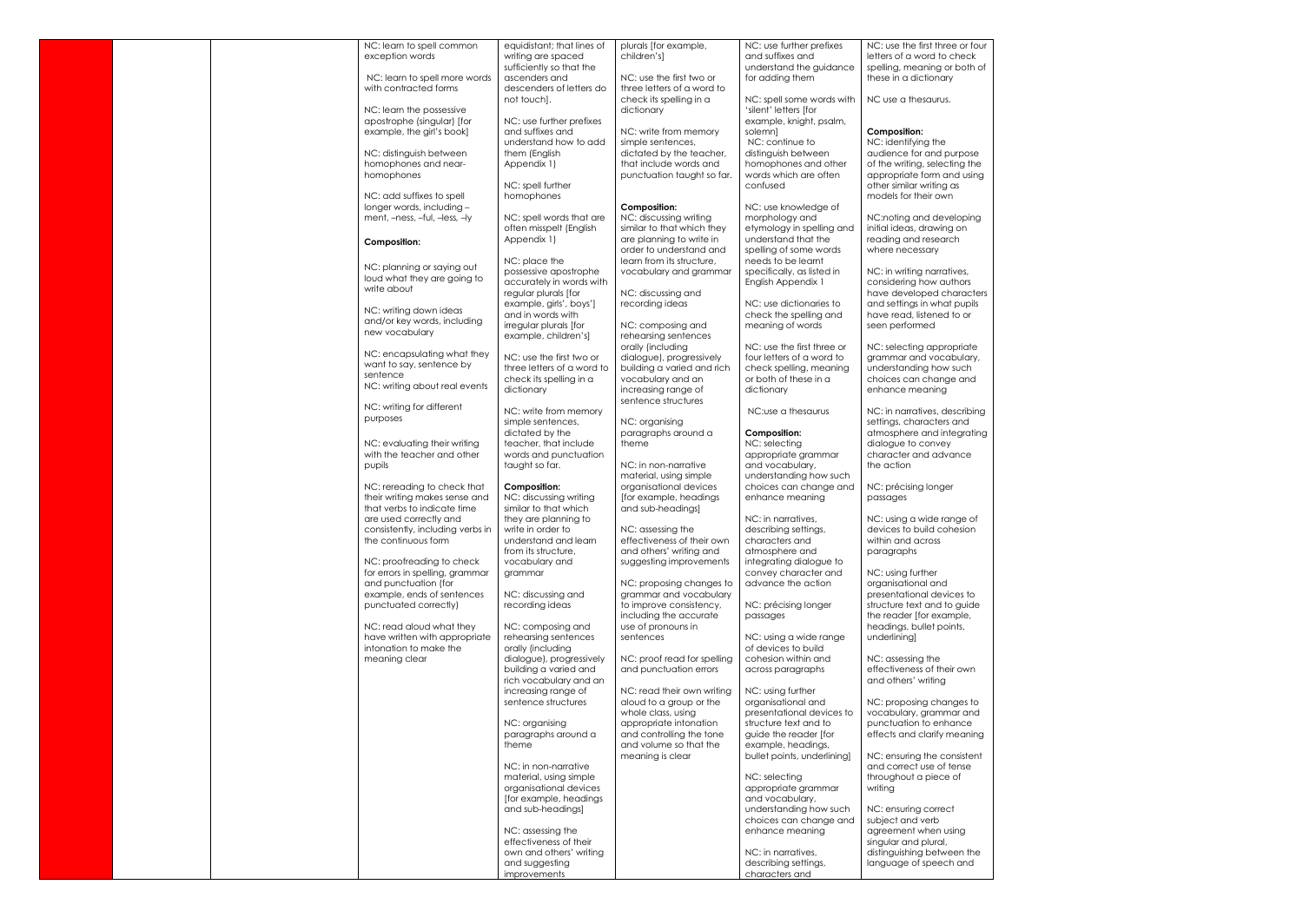|                                                                                                                                                                                                                                                                                                                                                                                                                                                     |                                                                                                                                                                                                                                                                                                                | <b>B NC: proposing</b><br>changes to grammar<br>and vocabulary to<br>improve consistency,<br>including the accurate                                                                                                                                                                                                                    |                                                                                                                                                                                                                                                                                                                                                  | atmosphere and<br>integrating dialogue to<br>convey character and<br>advance the action                                                                                                                                                                                                                                                                                                                                                                                                                                                                                                                                                                                                                                                                                                                                                                                                                                                                                      | writing and choosing the<br>appropriate register<br>NC: proofread for spelling<br>and punctuation errors                                                                                                                                                                                                        |
|-----------------------------------------------------------------------------------------------------------------------------------------------------------------------------------------------------------------------------------------------------------------------------------------------------------------------------------------------------------------------------------------------------------------------------------------------------|----------------------------------------------------------------------------------------------------------------------------------------------------------------------------------------------------------------------------------------------------------------------------------------------------------------|----------------------------------------------------------------------------------------------------------------------------------------------------------------------------------------------------------------------------------------------------------------------------------------------------------------------------------------|--------------------------------------------------------------------------------------------------------------------------------------------------------------------------------------------------------------------------------------------------------------------------------------------------------------------------------------------------|------------------------------------------------------------------------------------------------------------------------------------------------------------------------------------------------------------------------------------------------------------------------------------------------------------------------------------------------------------------------------------------------------------------------------------------------------------------------------------------------------------------------------------------------------------------------------------------------------------------------------------------------------------------------------------------------------------------------------------------------------------------------------------------------------------------------------------------------------------------------------------------------------------------------------------------------------------------------------|-----------------------------------------------------------------------------------------------------------------------------------------------------------------------------------------------------------------------------------------------------------------------------------------------------------------|
|                                                                                                                                                                                                                                                                                                                                                                                                                                                     |                                                                                                                                                                                                                                                                                                                | sentences<br>NC: proof read for<br>spelling and<br>punctuation errors<br>NC: read their own<br>writing aloud to a group<br>or the whole class, using<br>appropriate intonation<br>and controlling the tone<br>and volume so that the<br>meaning is clear                                                                               |                                                                                                                                                                                                                                                                                                                                                  | passages<br>NC: using a wide range<br>of devices to build<br>cohesion within and<br>across paragraphs<br>NC: using further<br>organisational and<br>presentational devices to<br>structure text and to<br>guide the reader [for<br>example, headings,<br>bullet points, underlining]<br>NC: assessing the<br>effectiveness of their own<br>and others' writing<br>NC: proposing changes<br>to vocabulary, grammar<br>and punctuation to<br>enhance effects and<br>clarify meaning<br>NC: ensuring the<br>consistent and correct<br>use of tense throughout a<br>piece of writing<br>NC ensuring correct<br>subject and verb<br>agreement when using<br>singular and plural<br>distinguishing between<br>the language of speech<br>and writing and choosing<br>the appropriate register<br>NC proof read for spelling<br>and punctuation errors<br>NC perform their own<br>compositions, using<br>appropriate intonation,<br>volume, and movement<br>so that meaning is clear | NC: perform their own<br>compositions, using<br>appropriate intonation,<br>volume, and movement so<br>that meaning is clear                                                                                                                                                                                     |
| Autumn 1<br><b>Traditional Tales (Three</b><br><b>Little Pigs, Three Billy</b><br><b>Goats Gruff, Goldilocks</b><br>and the Three Bears)<br><b>Writing captions and</b><br>sentences<br>Poster<br>Transcription:<br>NC: sit correctly at a table,<br>holding a pencil comfortably<br>and correctly<br>NC: begin to form lower-case<br>letters in the correct direction,<br>starting and finishing in the right<br>place<br>NC: form capital letters | <b>Autumn 1</b><br><b>Aesop's Fables</b><br>A Retell of a fable<br><b>Autumn 2</b><br>The Invisible Boy<br><b>Narratives which raise</b><br>an issue<br><b>Spring 1</b><br><b>Inside the Villians</b><br><b>Alternative traditional</b><br>stories<br><b>Summer 2</b><br><b>Planting the trees of</b><br>Kenya | <b>Autumn 1</b><br>The Boy with The<br><b>Bronze Axe</b><br><b>Stories from Other</b><br><b>Cultures: short</b><br>suspense story<br><b>Autumn 2</b><br><b>The Egyptian</b><br><b>Cinderella</b><br><b>Pharaoh's</b><br><b>Fate:Solve the</b><br><b>Ancient Egyptian</b><br><b>Mystery</b><br><b>Narrative Poem</b><br><b>Spring 1</b> | <b>Autumn 1</b><br><b>Survivor Escape from</b><br>Pompei by Jim<br><b>Eldridge</b><br><b>Stories from Other</b><br><b>Cultures: short suspense</b><br>story<br><b>Autumn 2</b><br><b>Firework Night by</b><br><b>Enid Blyton</b><br>Poem<br><b>Spring 1</b><br><b>Toro Toro</b><br><b>Stories with issues</b><br>and dilemmas<br><b>Summer 2</b> | <b>Autumn 1</b><br><b>Explorer</b><br><b>Short Adventure</b><br>Story<br><b>Autumn 2</b><br>The Fallen/ Charge<br>of the Light Brigade<br><b>Narrative Poem</b><br><b>Spring 2</b><br>Diary of a Edo<br><b>Princess/Scavengers</b><br><b>Stories from Other</b><br><b>Cultures: short</b><br>suspense story                                                                                                                                                                                                                                                                                                                                                                                                                                                                                                                                                                                                                                                                  | <b>Autumn 2</b><br><b>Twas the night before</b><br><b>Christmas</b><br><b>Narrative Poem</b><br><b>Spring 1</b><br><b>The Highway Man</b><br><b>Character description</b><br><b>Spring 1</b><br><b>The Highway Man</b><br><b>Narrative recount</b><br><b>Spring 1</b><br><b>The Highway Man</b><br><b>Diary</b> |
|                                                                                                                                                                                                                                                                                                                                                                                                                                                     |                                                                                                                                                                                                                                                                                                                |                                                                                                                                                                                                                                                                                                                                        |                                                                                                                                                                                                                                                                                                                                                  |                                                                                                                                                                                                                                                                                                                                                                                                                                                                                                                                                                                                                                                                                                                                                                                                                                                                                                                                                                              | use of pronouns in<br>NC: précising longer                                                                                                                                                                                                                                                                      |

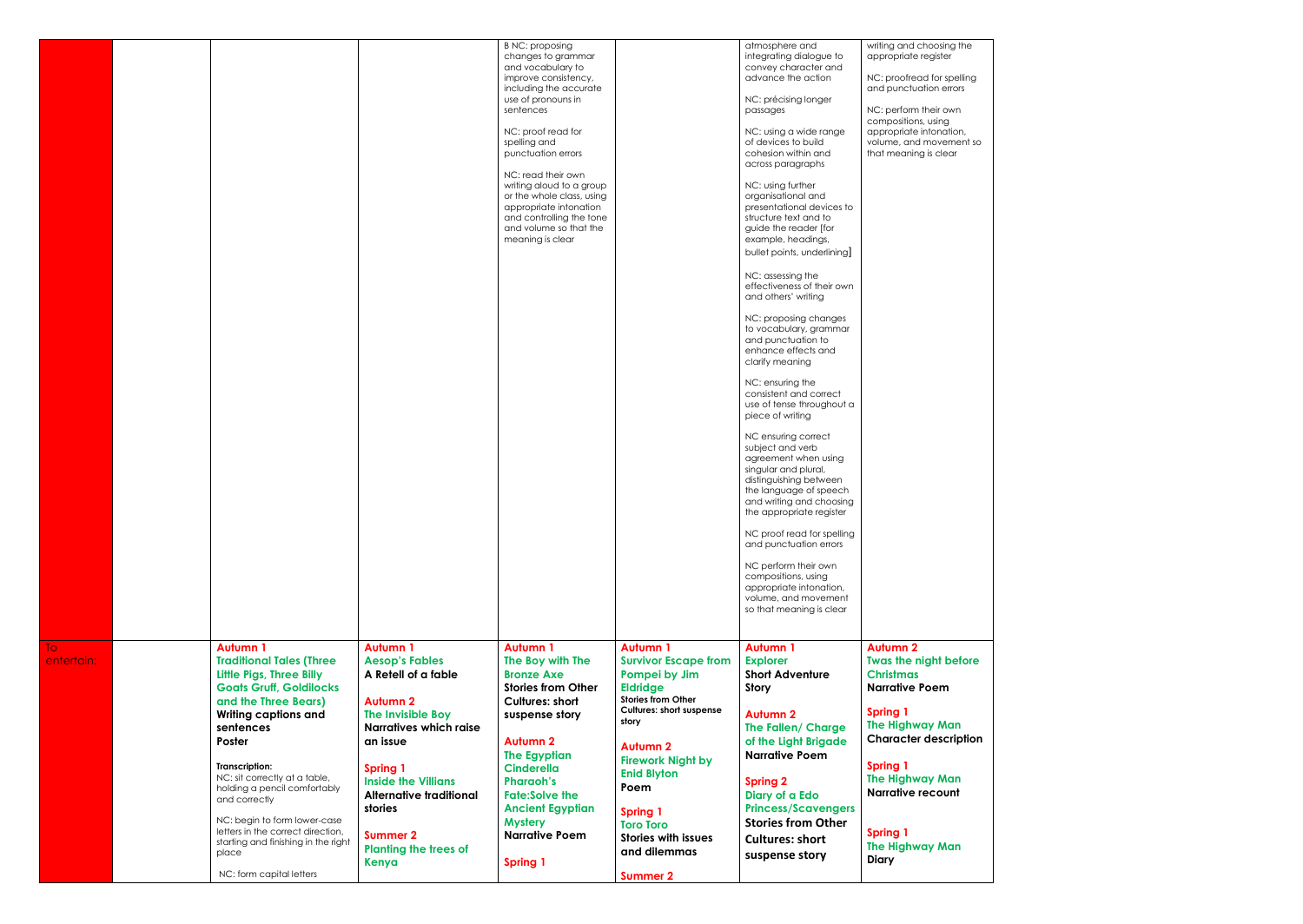|                                     | <b>Narratives from different</b> | <b>Magical Myths and</b>   | <b>The Secret Diary of</b>   | <b>Playscript-Forest</b>    | <b>Spring 2</b>                 |
|-------------------------------------|----------------------------------|----------------------------|------------------------------|-----------------------------|---------------------------------|
| NC: understand which letters        | cultures                         | <b>Legends compiled</b>    | <b>John Drawbridge</b>       |                             | <b>Hamlet</b>                   |
| belong to which handwriting         |                                  |                            |                              | adventure                   |                                 |
| 'families' (i.e. letters that are   |                                  | by Michael                 | <b>Short Adventure</b>       |                             | Play script and                 |
| formed in similar ways) and to      |                                  | Morpurgo                   | <b>Story</b>                 |                             | Silioquey                       |
| practise these.                     | <b>Spring 2</b>                  | <b>Mark The Cyclops:</b>   |                              | <b>Summer 2</b>             |                                 |
|                                     |                                  |                            | <b>Transcription:</b>        | <b>Coming to England</b>    | <b>Summer 1</b>                 |
| Composition:                        | <b>Toby and the Great Fire</b>   | an ancient Greek           | A NC: use the diagonal       |                             |                                 |
| NC: planning or saying out loud     | of London                        | mystery                    | and horizontal strokes that  | <b>Floella Benjamin</b>     | <b>Skellig</b>                  |
| what they are going to write        | Narrative with a historic        | <b>Stories with issues</b> | are needed to join letters   | <b>Stories with issues</b>  | Short suspense story            |
| about                               |                                  |                            | and understand which         | and dilemmas                |                                 |
|                                     | setting                          | and dilemmas               | letters, when adjacent to    |                             | <b>Transcription:</b>           |
|                                     |                                  |                            |                              |                             | NC: write legibly, fluently     |
| NC: writing down ideas and/or       | <b>Summer 2</b>                  |                            | one another, are best left   |                             | and with increasing speed       |
| key words, including new            |                                  | <b>Summer 2</b>            | unjoined                     | Transcription:              | by:                             |
| vocabulary                          | <b>Planting the trees of</b>     |                            |                              | NC: write legibly, fluently |                                 |
|                                     | Kenya                            | <b>The Explorer</b>        | NC: increase the legibility, | and with increasing         | NC: choose which shape of       |
| NC: composing a sentence            | Poetry                           | <b>Short Adventure</b>     | consistency and quality of   | speed by:                   |                                 |
| orally before writing it            |                                  | <b>Story</b>               | their handwriting [for       |                             | a letter to use when given      |
|                                     |                                  |                            | example, by ensuring that    | NC: choose which shape      | choices and deciding            |
| NC: re-reading what they have       | Transcription:                   |                            | the down strokes of letters  | of a letter to use when     | whether or not to join          |
| written to check that it makes      | NC: form lower-case letters of   | <b>Transcription:</b>      | are parallel and             | given choices and           | specific letters                |
| sense                               | the correct size relative to     | NC: use the diagonal       | equidistant; that lines of   | deciding whether or not     |                                 |
|                                     | one another                      | and horizontal strokes     | writing are spaced           |                             | NC: choose the writing          |
| NC: discuss what they have          |                                  | that are needed to join    | sufficiently so that the     | to join specific letters    | implement that is best          |
| written with the teacher or         | NC: start using some of the      | letters and understand     | ascenders and                |                             | suited for a task.              |
| other pupils                        | diagonal and horizontal          | which letters, when        | descenders of letters do     | NC: choose the writing      |                                 |
|                                     | strokes needed to join letters   | adjacent to one            | not touch].                  | implement that is best      | NC: use further prefixes and    |
| NC: read their writing aloud,       | and understand which letters.    | another, are best left     |                              | suited for a task           | suffixes and understand the     |
| clearly enough to be heard by       | when adjacent to one             | unjoined                   | NC: use further prefixes     |                             | guidance for adding them        |
|                                     | another, are best left           |                            | and suffixes and             | NC: use further prefixes    |                                 |
| their peers and the teacher         | unjoined                         |                            |                              | and suffixes and            |                                 |
|                                     |                                  | NC: increase the           | understand how to add        | understand the guidance     | NC: spell some words with       |
| <b>Spring 1</b>                     | NC: write capital letters and    | legibility, consistency    | them (English Appendix 1)    | for adding them             | 'silent' letters [for example,  |
| The tiger who came to               | digits of the correct size,      | and quality of their       |                              |                             | knight, psalm, solemn]          |
| tea                                 |                                  | handwriting [for           | NC: spell further            | NC: spell some words with   |                                 |
|                                     | orientation and relationship to  | example, by ensuring       | homophones                   | 'silent' letters [for       | NC: continue to distinguish     |
| <b>Character Description</b>        | one another and to lower         | that the down strokes of   |                              | example, knight, psalm,     | between homophones and          |
|                                     | case letters                     | letters are parallel and   | NC: spell words that are     | solemn]                     | other words which are often     |
| <b>Summer 1</b>                     |                                  | equidistant; that lines of | often misspelt (English      | NC: continue to             | confused                        |
|                                     | NC: use spacing between          | writing are spaced         | Appendix 1)                  |                             |                                 |
| <b>The Lighthouse Keepers</b>       | words that reflects the size of  | sufficiently so that the   |                              | distinguish between         | NC:use knowledge of             |
| Lunch                               | the letters.                     | ascenders and              | NC: place the possessive     | homophones and other        | morphology and etymology        |
| Narrative with a simple             |                                  | descenders of letters do   | apostrophe accurately in     | words which are often       | in spelling and understand      |
|                                     | NC: segment spoken words         | not touch].                | words with regular plurals   | confused                    | that the spelling of some       |
| change                              | into phonemes and                |                            | [for example, girls', boys'] |                             | words needs to be learnt        |
|                                     | representing these by            |                            | and in words with irregular  | NC: use knowledge of        | specifically, as listed in      |
| <b>Summer 2</b>                     | graphemes, spelling many         | NC: use further prefixes   | plurals (tor example,        | morphology and              | English Appendix 1              |
|                                     | correctly                        | and suffixes and           | children's]                  | etymology in spelling and   |                                 |
| <b>The Magic Beach</b>              |                                  | understand how to add      |                              | understand that the         | NC: use dictionaries to         |
| Setting description                 | NC: learn new ways of            | them (English              | NC: use the first two or     | spelling of some words      | check the spelling and          |
| poem                                | spelling phonemes for which      | Appendix 1)                | three letters of a word to   | needs to be learnt          | meaning of words                |
|                                     |                                  |                            |                              | specifically, as listed in  |                                 |
|                                     | one or more spellings are        | NC: spell further          | check its spelling in a      | English Appendix 1          |                                 |
| Transcription:                      | already known, and learn         | homophones                 | dictionary                   |                             | NC: use the first three or four |
| NC: sit correctly at a table,       | some words with each             |                            |                              | NC: use dictionaries to     | letters of a word to check      |
| holding a pencil comfortably        | spelling, including a few        | NC: spell words that are   | NC: write from memory        | check the spelling and      | spelling, meaning or both of    |
| and correctly                       | common homophones                | often misspelt (English    | simple sentences,            | meaning of words            | these in a dictionary           |
|                                     |                                  | Appendix 1)                | dictated by the teacher,     |                             |                                 |
| NC: begin to form lower-case        | NC: learn to spell common        |                            | that include words and       | NC: use the first three or  | NC use a thesaurus.             |
| letters in the correct direction.   | exception words                  | NC: place the              | punctuation taught so far.   | four letters of a word to   |                                 |
| starting and finishing in the right |                                  | possessive apostrophe      |                              | check spelling, meaning     | <b>Composition:</b>             |
| place                               | NC: learn to spell more words    | accurately in words with   | Composition:                 | or both of these in a       | NC: identifying the             |
|                                     | with contracted forms            | regular plurals [for       | NC: discussing writing       | dictionary                  | audience for and purpose        |
| NC: form capital letters            |                                  | example, girls', boys']    | similar to that which they   |                             | of the writing, selecting the   |
|                                     | NC: learn the possessive         | and in words with          | are planning to write in     | NC:use a thesaurus          | appropriate form and using      |
| NC: understand which letters        | apostrophe (singular) [for       | irregular plurals [for     | order to understand and      |                             | other similar writing as        |
| belong to which handwriting         | example, the girl's book]        | example, children's]       | learn from its structure,    |                             | models for their own            |
| 'families' (i.e. letters that are   |                                  |                            | vocabulary and grammar       | <b>Composition:</b>         |                                 |
| formed in similar ways) and to      | NC: distinguish between          | NC: use the first two or   |                              | NC: selecting               | NC:noting and developing        |
| practise these                      | homophones and near-             | three letters of a word to | NC: discussing and           | appropriate grammar         | initial ideas, drawing on       |
|                                     | homophones                       |                            | recording ideas              | and vocabulary,             | reading and research            |
| <b>Composition:</b>                 |                                  | check its spelling in a    |                              | understanding how such      | where necessary                 |
| NC: planning or saying out loud     | NC: add suffixes to spell        | dictionary                 | NC: composing and            | choices can change and      |                                 |
| what they are going to write        | longer words, including -        |                            | rehearsing sentences         | enhance meaning             | NC: in writing narratives,      |
| about                               | ment, -ness, -ful, -less, -ly    | NC: write from memory      | orally (including            |                             | considering how authors         |
|                                     |                                  | simple sentences,          |                              | NC: in narratives,          |                                 |
|                                     | <b>Composition:</b>              | dictated by the            | dialogue), progressively     | describing settings,        | have developed characters       |
| NC: writing down ideas and/or       |                                  | teacher, that include      | building a varied and rich   | characters and              | and settings in what pupils     |
| key words, including new            | NC: planning or saying out       | words and punctuation      | vocabulary and an            | atmosphere and              | have read, listened to or       |
| vocabulary                          | loud what they are going to      | taught so far.             | increasing range of          | integrating dialogue to     | seen performed                  |
|                                     | write about                      |                            | sentence structures          |                             |                                 |

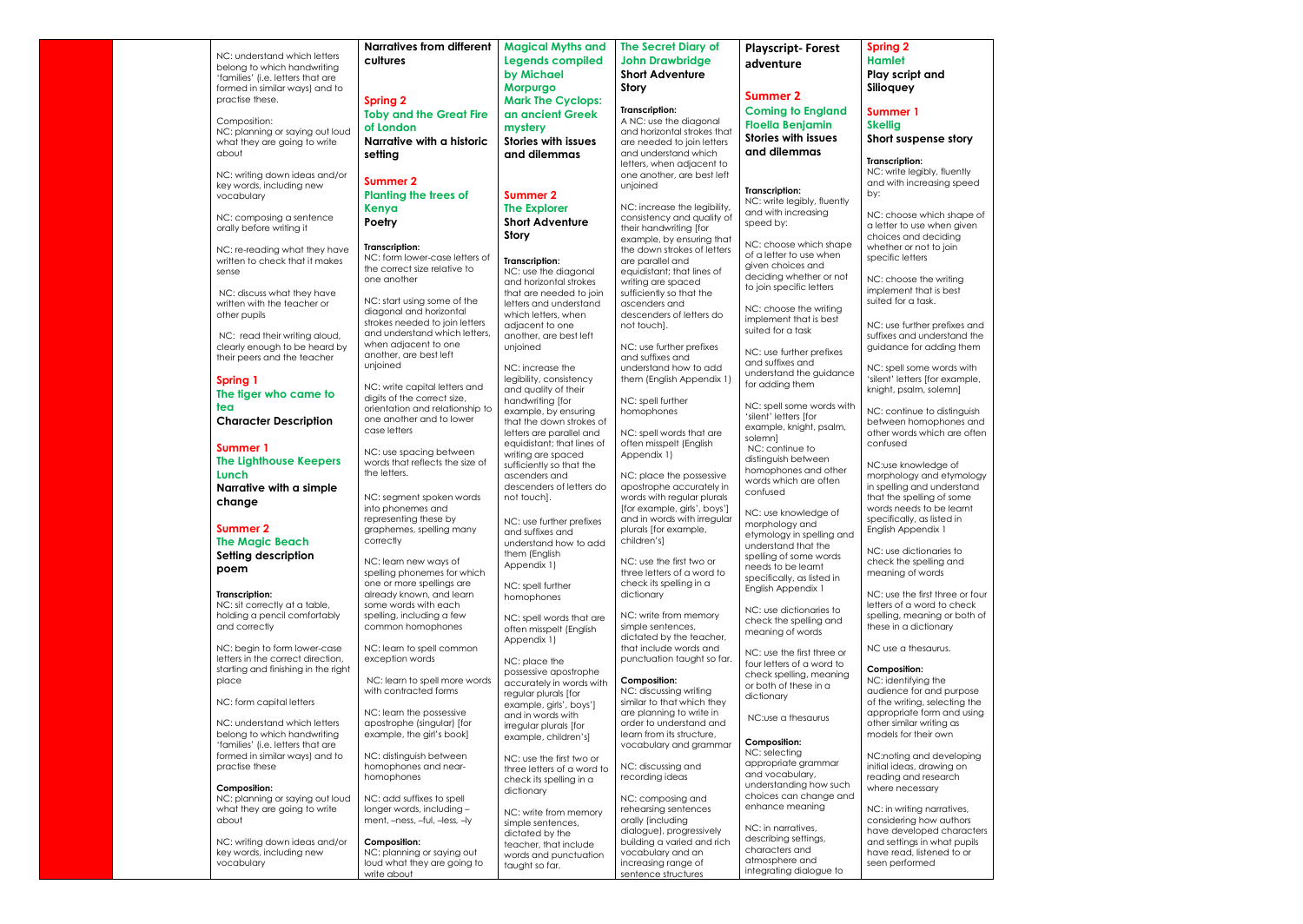| NC: encapsulating what they                                     |                                                              |                                                    |                                                    | convey character and                                 | NC: selecting appropriate                               |
|-----------------------------------------------------------------|--------------------------------------------------------------|----------------------------------------------------|----------------------------------------------------|------------------------------------------------------|---------------------------------------------------------|
| want to say, sentence by<br>sentence                            | NC: writing down ideas<br>and/or key words, including        | <b>Composition:</b>                                | NC: organising<br>paragraphs around a              | advance the action                                   | grammar and vocabulary,<br>understanding how such       |
|                                                                 | new vocabulary                                               | NC: discussing writing                             | theme                                              | NC: précising longer                                 | choices can change and                                  |
|                                                                 |                                                              | similar to that which<br>they are planning to      |                                                    | passages                                             | enhance meaning                                         |
| NC: composing a sentence                                        | NC: encapsulating what they                                  | write in order to                                  | NC: in narratives, creating                        |                                                      |                                                         |
| orally before writing it                                        | want to say, sentence by                                     | understand and learn                               | settings, characters and                           | NC: using a wide range                               | NC: in narratives, describing                           |
|                                                                 | sentence                                                     | from its structure,                                | plot                                               | of devices to build                                  | settings, characters and                                |
| NC: re-reading what they have<br>written to check that it makes |                                                              | vocabulary and                                     | NC: assessing the                                  | cohesion within and<br>across paragraphs             | atmosphere and integrating<br>dialogue to convey        |
| sense                                                           | NC: writing for different                                    | grammar                                            | effectiveness of their own                         |                                                      | character and advance                                   |
|                                                                 | purposes                                                     | NC: discussing and                                 | and others' writing and                            | NC: using further                                    | the action                                              |
| NC: discuss what they have                                      | NC: writing narratives about                                 | recording ideas                                    | suggesting improvements                            | organisational and                                   |                                                         |
| written with the teacher or                                     | personal experiences and                                     |                                                    |                                                    | presentational devices to                            | NC: précising longer                                    |
| other pupils                                                    | those of others (real and                                    | NC: composing and                                  | NC: proposing changes to<br>grammar and vocabulary | structure text and to<br>guide the reader [for       | passages                                                |
| NC: read their writing aloud,                                   | fictional)                                                   | rehearsing sentences                               | to improve consistency,                            | example, headings,                                   | NC: using a wide range of                               |
| clearly enough to be heard by                                   | NC: writing poetry                                           | orally (including                                  | including the accurate                             | bullet points, underlining]                          | devices to build cohesion                               |
| their peers and the teacher                                     |                                                              | dialogue), progressively<br>building a varied and  | use of pronouns in                                 |                                                      | within and across                                       |
|                                                                 | NC: evaluating their writing                                 | rich vocabulary and an                             | sentences                                          | NC: selecting                                        | paragraphs                                              |
|                                                                 | with the teacher and other                                   | increasing range of                                | NC: proof read for spelling                        | appropriate grammar<br>and vocabulary,               | NC: using further                                       |
|                                                                 | pupils                                                       | sentence structures                                | and punctuation errors                             | understanding how such                               | organisational and                                      |
|                                                                 |                                                              |                                                    |                                                    | choices can change and                               | presentational devices to                               |
|                                                                 | NC: rereading to check that<br>their writing makes sense and | NC: organising<br>paragraphs around a              | NC: read their own writing                         | enhance meaning                                      | structure text and to quide                             |
|                                                                 | that verbs to indicate time                                  | theme                                              | aloud to a group or the                            |                                                      | the reader [for example,                                |
|                                                                 | are used correctly and                                       |                                                    | whole class, using<br>appropriate intonation       | NC: in narratives,<br>describing settings,           | headings, bullet points,<br>underlining]                |
|                                                                 | consistently, including verbs in                             | NC: in narratives.                                 | and controlling the tone                           | characters and                                       |                                                         |
|                                                                 | the continuous form                                          | creating settings,                                 | and volume so that the                             | atmosphere and                                       | NC: assessing the                                       |
|                                                                 | NC: proofreading to check                                    | characters and plot                                | meaning is clear                                   | integrating dialogue to                              | effectiveness of their own                              |
|                                                                 | for errors in spelling, grammar                              | NC: assessing the                                  |                                                    | convey character and                                 | and others' writing                                     |
|                                                                 | and punctuation (for                                         | effectiveness of their                             |                                                    | advance the action                                   | NC: proposing changes to                                |
|                                                                 | example, ends of sentences                                   | own and others' writing                            |                                                    | NC: précising longer                                 | vocabulary, grammar and                                 |
|                                                                 | punctuated correctly)                                        | and suggesting                                     |                                                    | passages                                             | punctuation to enhance                                  |
|                                                                 | NC: read aloud what they                                     | improvements                                       |                                                    |                                                      | effects and clarify meaning                             |
|                                                                 | have written with appropriate                                | NC: proposing changes                              |                                                    | NC: using a wide range                               |                                                         |
|                                                                 | intonation to make the                                       | to grammar and                                     |                                                    | of devices to build<br>cohesion within and           | NC: ensuring the consistent<br>and correct use of tense |
|                                                                 | meaning clear                                                | vocabulary to improve                              |                                                    | across paragraphs                                    | throughout a piece of                                   |
|                                                                 |                                                              | consistency, including<br>the accurate use of      |                                                    |                                                      | writing                                                 |
|                                                                 |                                                              | pronouns in sentences                              |                                                    | NC: using further                                    |                                                         |
|                                                                 |                                                              |                                                    |                                                    | organisational and                                   | NC: ensuring correct                                    |
|                                                                 |                                                              | NC: proofread for                                  |                                                    | presentational devices to<br>structure text and to   | subject and verb<br>agreement when using                |
|                                                                 |                                                              | spelling and                                       |                                                    | guide the reader [for                                | singular and plural,                                    |
|                                                                 |                                                              | punctuation errors                                 |                                                    | example, headings,                                   | distinguishing between the                              |
|                                                                 |                                                              | NC: read their own                                 |                                                    | bullet points, underlining                           | language of speech and                                  |
|                                                                 |                                                              | writing aloud to a group                           |                                                    |                                                      | writing and choosing the                                |
|                                                                 |                                                              | or the whole class, using                          |                                                    | NC: assessing the                                    | appropriate register                                    |
|                                                                 |                                                              | appropriate intonation                             |                                                    | effectiveness of their own<br>and others' writing    | NC: proofread for spelling                              |
|                                                                 |                                                              | and controlling the tone<br>and volume so that the |                                                    |                                                      | and punctuation errors                                  |
|                                                                 |                                                              | meaning is clear                                   |                                                    | NC: proposing changes                                |                                                         |
|                                                                 |                                                              |                                                    |                                                    | to vocabulary, grammar                               | NC: perform their own<br>compositions, using            |
|                                                                 |                                                              |                                                    |                                                    | and punctuation to                                   | appropriate intonation,                                 |
|                                                                 |                                                              |                                                    |                                                    | enhance effects and<br>clarify meaning               | volume, and movement so                                 |
|                                                                 |                                                              |                                                    |                                                    |                                                      | that meaning is clear                                   |
|                                                                 |                                                              |                                                    |                                                    | NC: ensuring the                                     |                                                         |
|                                                                 |                                                              |                                                    |                                                    | consistent and correct                               |                                                         |
|                                                                 |                                                              |                                                    |                                                    | use of tense throughout a                            |                                                         |
|                                                                 |                                                              |                                                    |                                                    | piece of writing                                     |                                                         |
|                                                                 |                                                              |                                                    |                                                    | NC ensuring correct                                  |                                                         |
|                                                                 |                                                              |                                                    |                                                    | subject and verb                                     |                                                         |
|                                                                 |                                                              |                                                    |                                                    | agreement when using                                 |                                                         |
|                                                                 |                                                              |                                                    |                                                    | singular and plural,<br>distinguishing between       |                                                         |
|                                                                 |                                                              |                                                    |                                                    | the language of speech                               |                                                         |
|                                                                 |                                                              |                                                    |                                                    | and writing and choosing                             |                                                         |
|                                                                 |                                                              |                                                    |                                                    | the appropriate register                             |                                                         |
|                                                                 |                                                              |                                                    |                                                    |                                                      |                                                         |
|                                                                 |                                                              |                                                    |                                                    | NC proof read for spelling<br>and punctuation errors |                                                         |
|                                                                 |                                                              |                                                    |                                                    |                                                      |                                                         |
|                                                                 |                                                              |                                                    |                                                    |                                                      |                                                         |

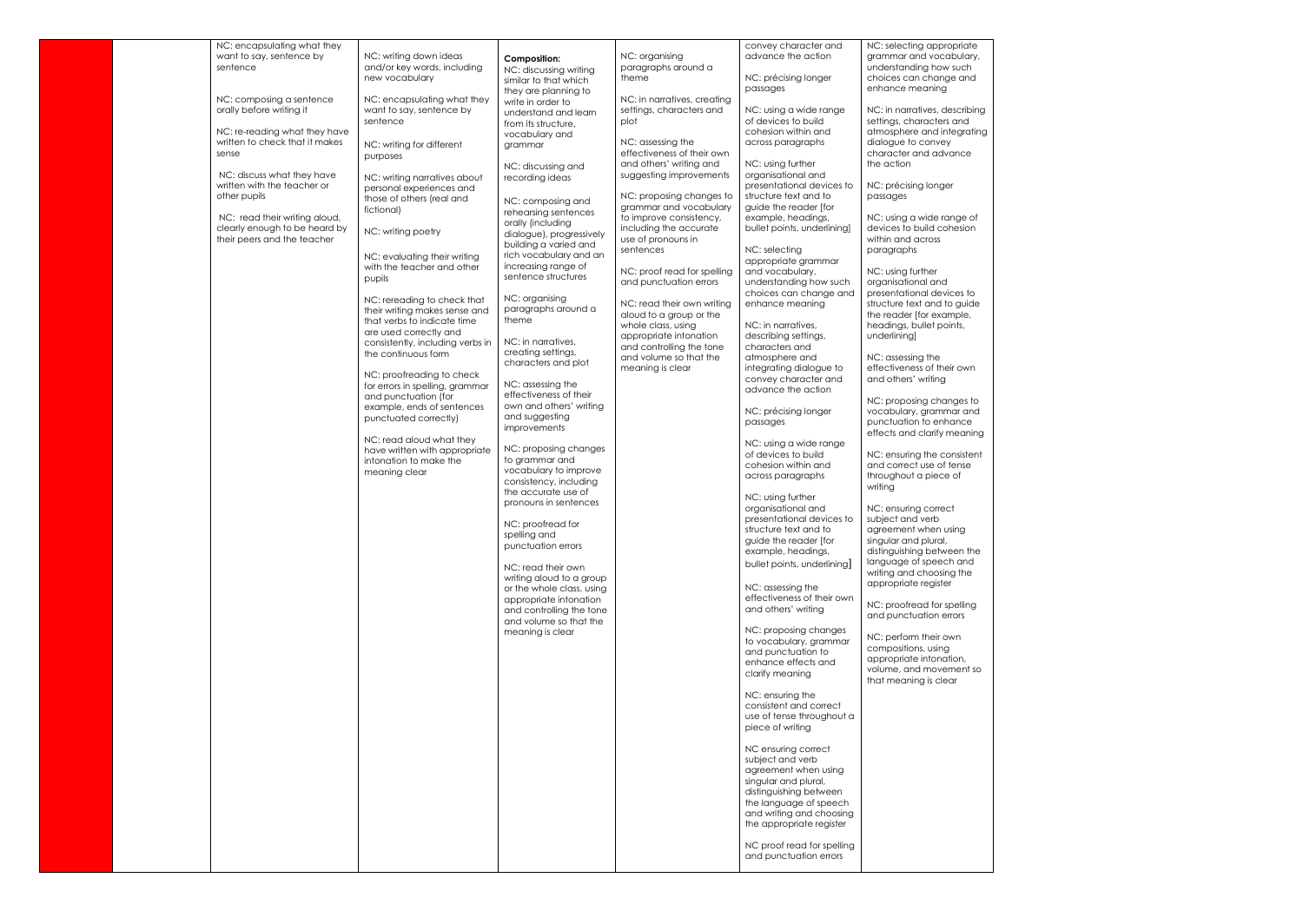|             |  |                                                       |                                                           | NC perform their own<br>compositions, using<br>appropriate intonation,<br>volume, and movement<br>so that meaning is clear |                                                               |
|-------------|--|-------------------------------------------------------|-----------------------------------------------------------|----------------------------------------------------------------------------------------------------------------------------|---------------------------------------------------------------|
| To discuss: |  | <b>Spring 1</b>                                       | <b>Spring 1</b>                                           | <b>Summer 1</b>                                                                                                            | <b>Spring 2</b>                                               |
|             |  | <b>Magical Myths and</b>                              | <b>Toro Toro</b>                                          | Palm oil advert                                                                                                            | <b>Hamlet</b>                                                 |
|             |  | <b>Legends compiled</b>                               | <b>Balanced Argument:</b>                                 | there's an                                                                                                                 | letter                                                        |
|             |  | by Michael                                            | recount                                                   | orangutang in my                                                                                                           |                                                               |
|             |  | <b>Morpurgo</b>                                       | moral debate                                              | bedroom.                                                                                                                   | Summer 1                                                      |
|             |  | <b>Mark The Cyclops:</b>                              |                                                           | <b>The Vanishing</b>                                                                                                       | <b>Skellig</b>                                                |
|             |  | an ancient Greek                                      | Transcription:                                            | <b>Rainforest by</b>                                                                                                       | Moral debate                                                  |
|             |  | mystery                                               | NC: use the diagonal and                                  | <b>Richard Platt</b>                                                                                                       |                                                               |
|             |  | <b>Balanced</b>                                       | horizontal strokes that are<br>needed to join letters and | <b>Non-fiction speech</b>                                                                                                  | <b>Transcription:</b>                                         |
|             |  | argument: recount                                     | understand which letters,                                 |                                                                                                                            | NC: write legibly, fluently                                   |
|             |  | Moral debate                                          | when adjacent to one                                      | <b>Summer 2</b>                                                                                                            | and with increasing speed<br>by:                              |
|             |  |                                                       | another, are best left<br>unjoined                        | <b>Coming to England</b>                                                                                                   |                                                               |
|             |  | Transcription:                                        |                                                           | <b>Floella Benjamin</b>                                                                                                    | NC: choose which shape of                                     |
|             |  | NC: use the diagonal<br>and horizontal strokes        | NC: increase the legibility,                              | <b>Balanced</b>                                                                                                            | a letter to use when given                                    |
|             |  | that are needed to join                               | consistency and quality of                                | Argument:                                                                                                                  | choices and deciding<br>whether or not to join                |
|             |  | letters and understand                                | their handwriting [for<br>example, by ensuring that       | recount and moral                                                                                                          | specific letters                                              |
|             |  | which letters, when<br>adjacent to one                | the down strokes of letters                               | debate                                                                                                                     |                                                               |
|             |  | another, are best left                                | are parallel and                                          |                                                                                                                            | NC: choose the writing<br>implement that is best              |
|             |  | unjoined                                              | equidistant; that lines of<br>writing are spaced          | <b>Transcription:</b>                                                                                                      | suited for a task.                                            |
|             |  | NC: increase the                                      | sufficiently so that the                                  | NC: write legibly, fluently<br>and with increasing                                                                         |                                                               |
|             |  | legibility, consistency                               | ascenders and                                             | speed by:                                                                                                                  | NC: use further prefixes and                                  |
|             |  | and quality of their                                  | descenders of letters do<br>not touch].                   |                                                                                                                            | suffixes and understand the<br>guidance for adding them       |
|             |  | handwriting [for                                      |                                                           | NC: choose which shape<br>of a letter to use when                                                                          |                                                               |
|             |  | example, by ensuring<br>that the down strokes of      | NC: use further prefixes                                  | given choices and                                                                                                          | NC: spell some words with                                     |
|             |  | letters are parallel and                              | and suffixes and<br>understand how to add                 | deciding whether or not                                                                                                    | 'silent' letters [for example,<br>knight, psalm, solemn]      |
|             |  | equidistant; that lines of                            | them (English Appendix 1)                                 | to join specific letters                                                                                                   |                                                               |
|             |  | writing are spaced<br>sufficiently so that the        |                                                           | NC: choose the writing                                                                                                     | NC: continue to distinguish                                   |
|             |  | ascenders and                                         | NC: spell further<br>homophones                           | implement that is best                                                                                                     | between homophones and<br>other words which are often         |
|             |  | descenders of letters do                              |                                                           | suited for a task                                                                                                          | confused                                                      |
|             |  | not touch].                                           | NC: spell words that are                                  | NC: use further prefixes                                                                                                   |                                                               |
|             |  | NC: use further prefixes                              | often misspelt (English<br>Appendix 1)                    | and suffixes and                                                                                                           | NC:use knowledge of<br>morphology and etymology               |
|             |  | and suffixes and                                      |                                                           | understand the guidance<br>for adding them                                                                                 | in spelling and understand                                    |
|             |  | understand how to add<br>them (English                | NC: place the possessive                                  |                                                                                                                            | that the spelling of some                                     |
|             |  | Appendix 1)                                           | apostrophe accurately in<br>words with regular plurals    | NC: spell some words with                                                                                                  | words needs to be learnt<br>specifically, as listed in        |
|             |  |                                                       | [for example, girls', boys']                              | 'silent' letters [for<br>example, knight, psalm,                                                                           | English Appendix 1                                            |
|             |  | NC: spell further                                     | and in words with irregular                               | solemn]                                                                                                                    |                                                               |
|             |  | homophones                                            | plurals [for example,<br>children's]                      | NC: continue to                                                                                                            | NC: use dictionaries to<br>check the spelling and             |
|             |  | NC: spell words that are                              |                                                           | distinguish between<br>homophones and other                                                                                | meaning of words                                              |
|             |  | often misspelt (English                               | NC: use the first two or                                  | words which are often                                                                                                      |                                                               |
|             |  | Appendix 1)                                           | three letters of a word to<br>check its spelling in a     | confused                                                                                                                   | NC: use the first three or four<br>letters of a word to check |
|             |  | NC: place the                                         | dictionary                                                | NC: use knowledge of                                                                                                       | spelling, meaning or both of                                  |
|             |  | possessive apostrophe                                 |                                                           | morphology and                                                                                                             | these in a dictionary                                         |
|             |  | accurately in words with<br>regular plurals [for      | NC: write from memory<br>simple sentences,                | etymology in spelling and                                                                                                  | NC use a thesaurus.                                           |
|             |  | example, girls', boys']                               | dictated by the teacher,                                  | understand that the<br>spelling of some words                                                                              |                                                               |
|             |  | and in words with                                     | that include words and                                    | needs to be learnt                                                                                                         | <b>Composition:</b>                                           |
|             |  | irregular plurals [for<br>example, children's]        | punctuation taught so far.                                | specifically, as listed in                                                                                                 | NC: identifying the                                           |
|             |  |                                                       |                                                           | English Appendix 1                                                                                                         | audience for and purpose<br>of the writing, selecting the     |
|             |  | NC: use the first two or                              |                                                           | NC: use dictionaries to                                                                                                    | appropriate form and using                                    |
|             |  | three letters of a word to<br>check its spelling in a | <b>Composition:</b>                                       | check the spelling and                                                                                                     | other similar writing as                                      |
|             |  | dictionary                                            | NC: discussing writing<br>similar to that which they      | meaning of words                                                                                                           | models for their own                                          |
|             |  |                                                       | are planning to write in                                  | NC: use the first three or                                                                                                 | NC:noting and developing                                      |
|             |  | NC: write from memory<br>simple sentences,            | order to understand and                                   | four letters of a word to                                                                                                  | initial ideas, drawing on                                     |
|             |  | dictated by the                                       | learn from its structure,<br>vocabulary and grammar       | check spelling, meaning                                                                                                    | reading and research<br>where necessary                       |
|             |  |                                                       |                                                           |                                                                                                                            |                                                               |

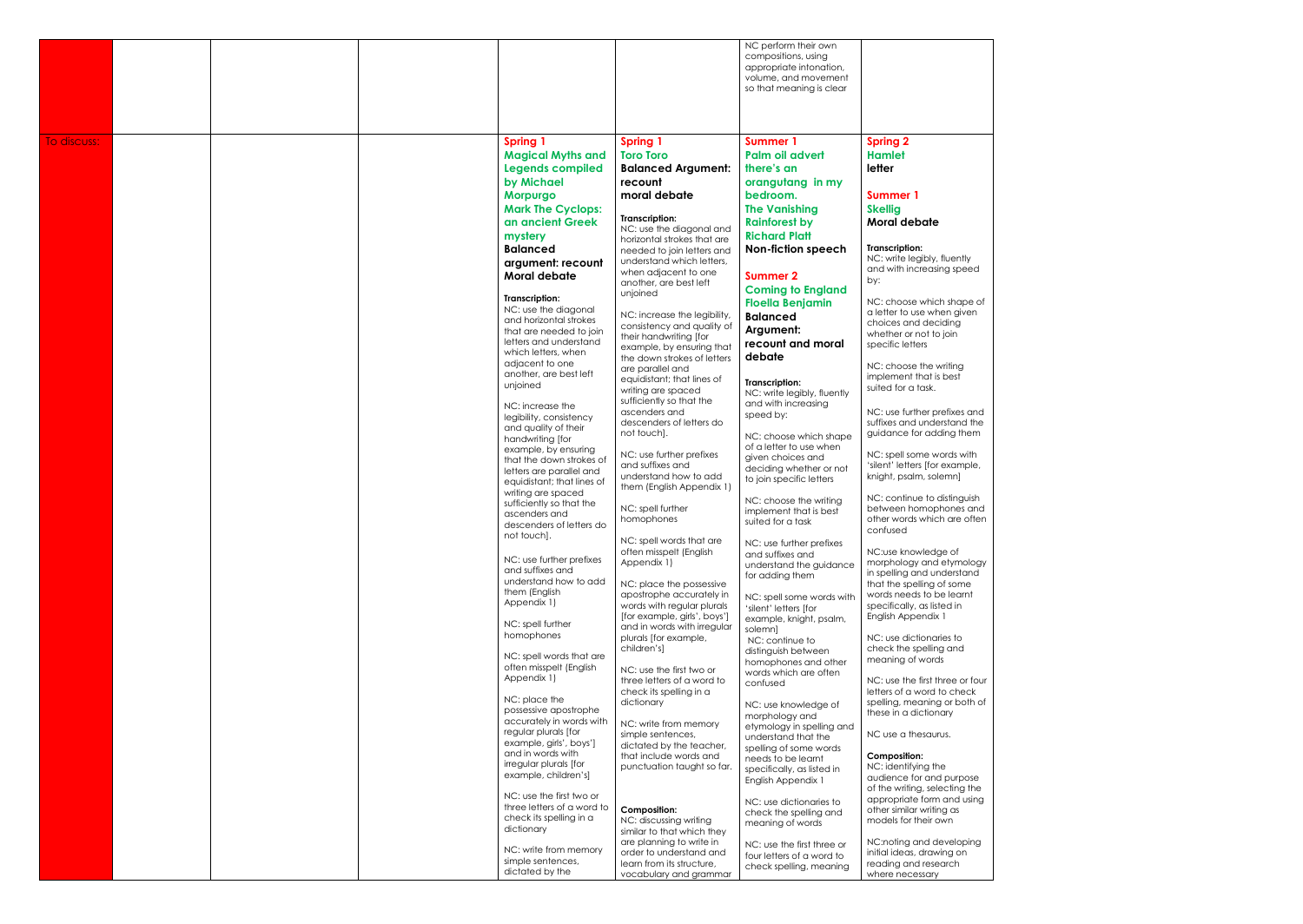|  |  | teacher, that include                                 |                                                         | or both of these in a                       |                                                         |
|--|--|-------------------------------------------------------|---------------------------------------------------------|---------------------------------------------|---------------------------------------------------------|
|  |  | words and punctuation                                 | NC: discussing and                                      | dictionary                                  | NC: in writing narratives,                              |
|  |  | taught so far.                                        | recording ideas                                         | NC:use a thesaurus                          | considering how authors<br>have developed characters    |
|  |  | <b>Composition:</b>                                   | NC: composing and                                       |                                             | and settings in what pupils                             |
|  |  | NC: discussing writing                                | rehearsing sentences                                    |                                             | have read, listened to or                               |
|  |  | similar to that which                                 | orally (including                                       | <b>Composition:</b>                         | seen performed                                          |
|  |  | they are planning to                                  | dialogue), progressively<br>building a varied and rich  | NC: selecting                               | NC: selecting appropriate                               |
|  |  | write in order to<br>understand and learn             | vocabulary and an                                       | appropriate grammar                         | grammar and vocabulary,                                 |
|  |  | from its structure,                                   | increasing range of                                     | and vocabulary,<br>understanding how such   | understanding how such                                  |
|  |  | vocabulary and                                        | sentence structures                                     | choices can change and                      | choices can change and                                  |
|  |  | grammar                                               | NC: organising                                          | enhance meaning                             | enhance meaning                                         |
|  |  | NC: discussing and                                    | paragraphs around a                                     |                                             | NC: in narratives, describing                           |
|  |  | recording ideas                                       | theme                                                   | NC: in narratives,<br>describing settings,  | settings, characters and                                |
|  |  |                                                       |                                                         | characters and                              | atmosphere and integrating                              |
|  |  | NC: composing and                                     | NC: in narratives, creating<br>settings, characters and | atmosphere and                              | dialogue to convey<br>character and advance             |
|  |  | rehearsing sentences                                  | plot                                                    | integrating dialogue to                     | the action                                              |
|  |  | orally (including<br>dialogue), progressively         |                                                         | convey character and<br>advance the action  |                                                         |
|  |  | building a varied and                                 | NC: assessing the                                       |                                             | NC: précising longer                                    |
|  |  | rich vocabulary and an                                | effectiveness of their own<br>and others' writing and   | NC: précising longer                        | passages                                                |
|  |  | increasing range of                                   | suggesting improvements                                 | passages                                    | NC: using a wide range of                               |
|  |  | sentence structures                                   |                                                         | NC: using a wide range                      | devices to build cohesion                               |
|  |  | NC: organising                                        | NC: proposing changes to                                | of devices to build                         | within and across                                       |
|  |  | paragraphs around a                                   | grammar and vocabulary<br>to improve consistency,       | cohesion within and                         | paragraphs                                              |
|  |  | theme                                                 | including the accurate                                  | across paragraphs                           | NC: using further                                       |
|  |  | NC: assessing the                                     | use of pronouns in                                      | NC: using further                           | organisational and                                      |
|  |  | effectiveness of their                                | sentences                                               | organisational and                          | presentational devices to                               |
|  |  | own and others' writing                               | NC: proof read for spelling                             | presentational devices to                   | structure text and to guide<br>the reader [for example, |
|  |  | and suggesting                                        | and punctuation errors                                  | structure text and to                       | headings, bullet points,                                |
|  |  | improvements                                          |                                                         | guide the reader [for<br>example, headings, | underlining                                             |
|  |  | NC: proposing changes                                 | NC: read their own writing                              | bullet points, underlining]                 |                                                         |
|  |  | to grammar and                                        | aloud to a group or the<br>whole class, using           |                                             | NC: assessing the<br>effectiveness of their own         |
|  |  | vocabulary to improve                                 | appropriate intonation                                  | NC: selecting                               | and others' writing                                     |
|  |  | consistency, including<br>the accurate use of         | and controlling the tone                                | appropriate grammar<br>and vocabulary.      |                                                         |
|  |  | pronouns in sentences                                 | and volume so that the<br>meaning is clear              | understanding how such                      | NC: proposing changes to<br>vocabulary, grammar and     |
|  |  |                                                       |                                                         | choices can change and                      | punctuation to enhance                                  |
|  |  | NC: proofread for<br>spelling and                     |                                                         | enhance meaning                             | effects and clarify meaning                             |
|  |  | punctuation errors                                    |                                                         | NC: in narratives,                          |                                                         |
|  |  |                                                       |                                                         | describing settings,                        | NC: ensuring the consistent<br>and correct use of tense |
|  |  | NC: read their own                                    |                                                         | characters and<br>atmosphere and            | throughout a piece of                                   |
|  |  | writing aloud to a group<br>or the whole class, using |                                                         | integrating dialogue to                     | writing                                                 |
|  |  | appropriate intonation                                |                                                         | convey character and                        | NC: ensuring correct                                    |
|  |  | and controlling the tone                              |                                                         | advance the action                          | subject and verb                                        |
|  |  | and volume so that the<br>meaning is clear            |                                                         | NC: précising longer                        | agreement when using                                    |
|  |  |                                                       |                                                         | passages                                    | singular and plural,                                    |
|  |  |                                                       |                                                         |                                             | distinguishing between the<br>language of speech and    |
|  |  |                                                       |                                                         | NC: using a wide range                      | writing and choosing the                                |
|  |  |                                                       |                                                         | of devices to build<br>cohesion within and  | appropriate register                                    |
|  |  |                                                       |                                                         | across paragraphs                           | NC: proofread for spelling                              |
|  |  |                                                       |                                                         |                                             | and punctuation errors                                  |
|  |  |                                                       |                                                         | NC: using further<br>organisational and     |                                                         |
|  |  |                                                       |                                                         | presentational devices to                   | NC: perform their own                                   |
|  |  |                                                       |                                                         | structure text and to                       | compositions, using<br>appropriate intonation,          |
|  |  |                                                       |                                                         | guide the reader [for<br>example, headings, | volume, and movement so                                 |
|  |  |                                                       |                                                         | bullet points, underlining]                 | that meaning is clear                                   |
|  |  |                                                       |                                                         |                                             |                                                         |
|  |  |                                                       |                                                         | NC: assessing the                           |                                                         |
|  |  |                                                       |                                                         | effectiveness of their own                  |                                                         |
|  |  |                                                       |                                                         | and others' writing                         |                                                         |
|  |  |                                                       |                                                         | NC: proposing changes                       |                                                         |
|  |  |                                                       |                                                         | to vocabulary, grammar                      |                                                         |
|  |  |                                                       |                                                         | and punctuation to                          |                                                         |

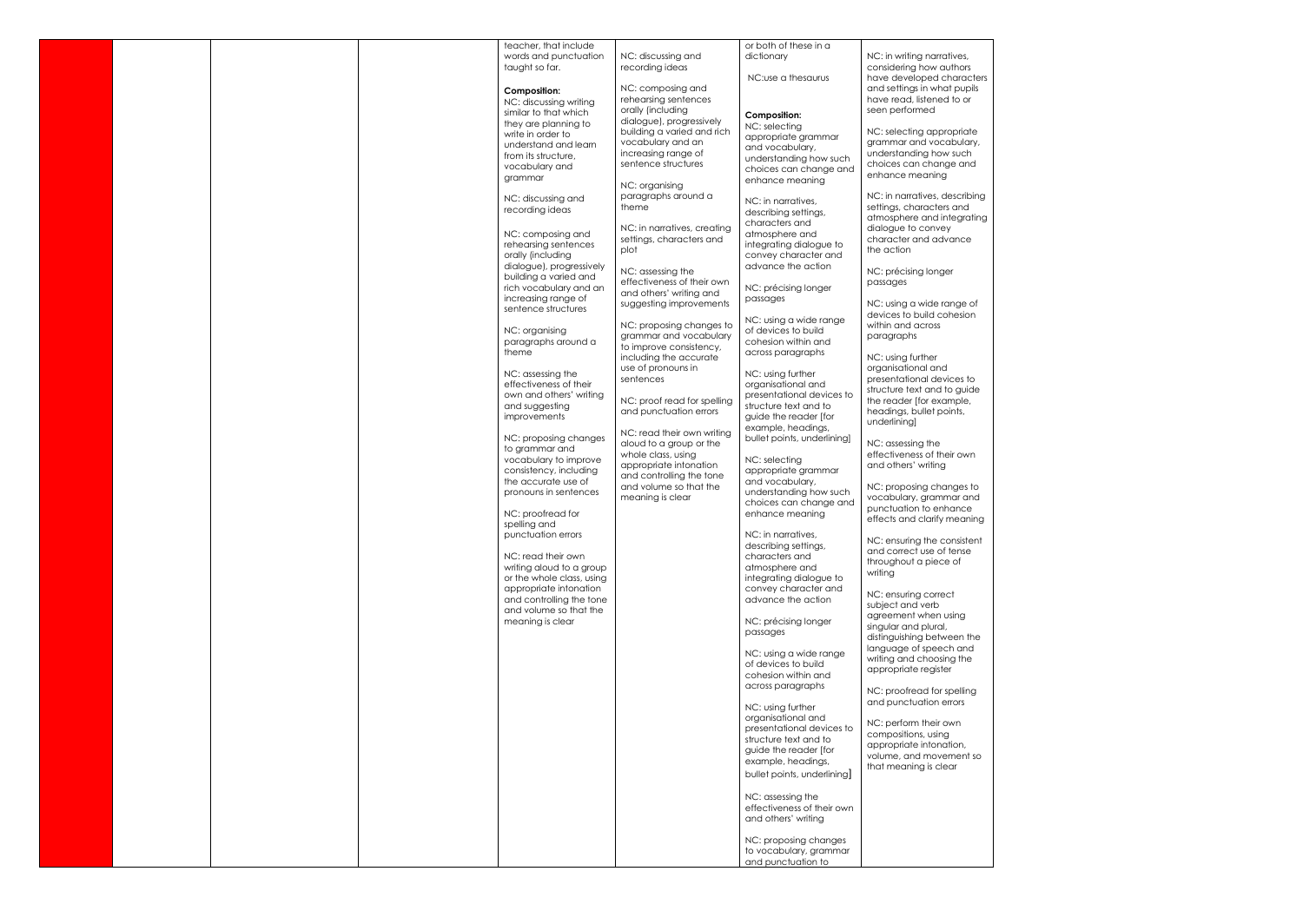|           |  |                                           |                                                          | enhance effects and<br>clarify meaning             |                                                |
|-----------|--|-------------------------------------------|----------------------------------------------------------|----------------------------------------------------|------------------------------------------------|
|           |  |                                           |                                                          |                                                    |                                                |
|           |  |                                           |                                                          | NC: ensuring the                                   |                                                |
|           |  |                                           |                                                          | consistent and correct                             |                                                |
|           |  |                                           |                                                          | use of tense throughout a                          |                                                |
|           |  |                                           |                                                          | piece of writing                                   |                                                |
|           |  |                                           |                                                          | NC ensuring correct                                |                                                |
|           |  |                                           |                                                          | subject and verb                                   |                                                |
|           |  |                                           |                                                          | agreement when using                               |                                                |
|           |  |                                           |                                                          | singular and plural,                               |                                                |
|           |  |                                           |                                                          | distinguishing between                             |                                                |
|           |  |                                           |                                                          | the language of speech                             |                                                |
|           |  |                                           |                                                          | and writing and choosing                           |                                                |
|           |  |                                           |                                                          | the appropriate register                           |                                                |
|           |  |                                           |                                                          |                                                    |                                                |
|           |  |                                           |                                                          | NC proof read for spelling                         |                                                |
|           |  |                                           |                                                          | and punctuation errors                             |                                                |
|           |  |                                           |                                                          |                                                    |                                                |
|           |  |                                           |                                                          | NC perform their own                               |                                                |
|           |  |                                           |                                                          | compositions, using                                |                                                |
|           |  |                                           |                                                          | appropriate intonation,<br>volume, and movement    |                                                |
|           |  |                                           |                                                          | so that meaning is clear                           |                                                |
|           |  |                                           |                                                          |                                                    |                                                |
|           |  |                                           |                                                          |                                                    |                                                |
| To:       |  | <b>Autumn 2</b>                           | <b>Autumn 2</b>                                          | <b>Summer 1</b>                                    | <b>Autumn 1</b>                                |
|           |  | <b>The Egyptian</b>                       | <b>Rooftoppers</b>                                       | Palm oil advert                                    | The diary of a young                           |
| persuade: |  |                                           |                                                          |                                                    |                                                |
|           |  | <b>Cinderella</b>                         | <b>Non Fiction Speech</b>                                | there's an                                         | girl                                           |
|           |  | <b>Pharaoh's</b>                          |                                                          | orangutang in my                                   | Speech                                         |
|           |  | <b>Fate:Solve the</b>                     | <b>Autumn 2</b>                                          | bedroom.                                           |                                                |
|           |  | <b>Ancient Egyptian</b>                   | <b>Rooftoppers</b>                                       | <b>The Vanishing</b>                               |                                                |
|           |  | <b>Mystery</b>                            | <b>Persuasive letter</b>                                 | <b>Rainforest by</b>                               |                                                |
|           |  | <b>Persuasive letter</b>                  | <b>Summer 2</b>                                          | <b>Richard Platt</b>                               | <b>Autumn 2</b>                                |
|           |  |                                           |                                                          |                                                    |                                                |
|           |  |                                           | <b>The Secret Diary of</b>                               | <b>Persuasive letter</b>                           | <b>People of sparks</b>                        |
|           |  |                                           | <b>John Drawbridge</b>                                   |                                                    | Advert                                         |
|           |  |                                           | Advert                                                   | <b>Transcription:</b>                              |                                                |
|           |  | <b>Transcription:</b>                     |                                                          | NC: write legibly, fluently<br>and with increasing | <b>Summer 2</b>                                |
|           |  | NC: use the diagonal                      |                                                          | speed by:                                          | <b>David Attenborough</b>                      |
|           |  | and horizontal strokes                    | Transcription:                                           |                                                    | texts                                          |
|           |  | that are needed to join                   | NC: use the diagonal and   NC: choose which shape        |                                                    |                                                |
|           |  | letters and understand                    | horizontal strokes that are                              | of a letter to use when                            | Pursuasive text/                               |
|           |  | which letters, when                       | needed to join letters and                               | given choices and                                  | speech                                         |
|           |  | adjacent to one                           | understand which letters,                                | deciding whether or not                            |                                                |
|           |  | another, are best left<br>unjoined        | when adjacent to one                                     | to join specific letters                           | <b>Transcription:</b>                          |
|           |  |                                           | another, are best left                                   |                                                    | NC: write legibly, fluently                    |
|           |  | NC: increase the                          | unjoined                                                 | NC: choose the writing                             | and with increasing speed                      |
|           |  | legibility, consistency                   |                                                          | implement that is best                             | by:                                            |
|           |  | and quality of their                      | NC: increase the legibility,                             | suited for a task                                  |                                                |
|           |  | handwriting [for                          | consistency and quality of                               |                                                    | NC: choose which shape of                      |
|           |  | example, by ensuring                      | their handwriting [for                                   | NC: use further prefixes                           | a letter to use when given                     |
|           |  | that the down strokes of                  | example, by ensuring that<br>the down strokes of letters | and suffixes and<br>understand the guidance        | choices and deciding<br>whether or not to join |
|           |  | letters are parallel and                  | are parallel and                                         | for adding them                                    | specific letters                               |
|           |  | equidistant; that lines of                | equidistant; that lines of                               |                                                    |                                                |
|           |  | writing are spaced                        | writing are spaced                                       | NC: spell some words with                          | NC: choose the writing                         |
|           |  | sufficiently so that the                  | sufficiently so that the                                 | 'silent' letters [for                              | implement that is best                         |
|           |  | ascenders and                             | ascenders and                                            | example, knight, psalm,                            | suited for a task.                             |
|           |  | descenders of letters do                  | descenders of letters do                                 | solemn]                                            |                                                |
|           |  | not touch].                               | not touch].                                              | NC: continue to                                    | NC: use further prefixes and                   |
|           |  |                                           |                                                          | distinguish between                                | suffixes and understand the                    |
|           |  | NC: use further prefixes                  | NC: use further prefixes                                 | homophones and other                               | guidance for adding them                       |
|           |  | and suffixes and<br>understand how to add | and suffixes and                                         | words which are often                              |                                                |
|           |  | them (English                             | understand how to add                                    | confused                                           | NC: spell some words with                      |
|           |  | Appendix 1)                               | them (English Appendix 1)                                |                                                    | 'silent' letters [for example,                 |
|           |  |                                           |                                                          | NC: use knowledge of                               | knight, psalm, solemn]                         |
|           |  | NC: spell further                         | NC: spell further                                        | morphology and                                     |                                                |
|           |  | homophones                                | homophones                                               | etymology in spelling and<br>understand that the   | NC: continue to distinguish                    |
|           |  |                                           | NC: spell words that are                                 | spelling of some words                             | between homophones and                         |
|           |  | NC: spell words that are                  | often misspelt (English                                  | needs to be learnt                                 | other words which are often                    |
|           |  | often misspelt (English                   | Appendix 1)                                              | specifically, as listed in                         | confused                                       |
|           |  | Appendix 1)                               |                                                          | English Appendix 1                                 |                                                |
|           |  |                                           |                                                          |                                                    |                                                |
|           |  |                                           |                                                          |                                                    |                                                |

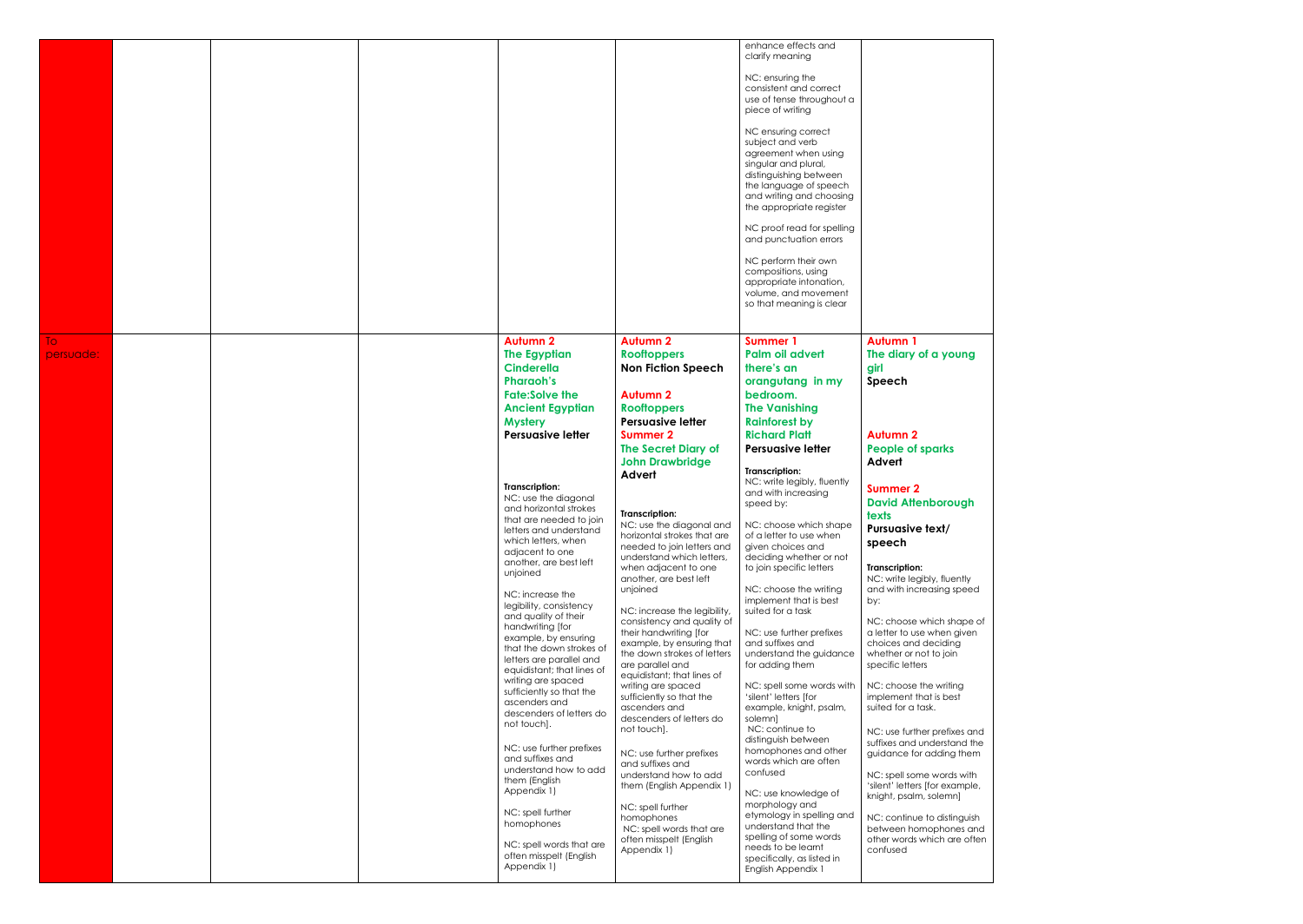|  |  | NC: place the<br>possessive apostrophe<br>accurately in words with<br>regular plurals [for<br>example, girls', boys']<br>and in words with<br>irregular plurals [for                                                                       | NC: place the possessive<br>apostrophe accurately in<br>words with regular plurals<br>[for example, girls', boys']<br>and in words with irregular<br>plurals [for example,<br>children's]                                            | NC: use dictionaries to<br>check the spelling and<br>meaning of words<br>NC: use the first three or<br>four letters of a word to                                                                                                                                         | NC:use knowledge of<br>morphology and etymology<br>in spelling and understand<br>that the spelling of some<br>words needs to be learnt<br>specifically, as listed in                                                                                                                                              |
|--|--|--------------------------------------------------------------------------------------------------------------------------------------------------------------------------------------------------------------------------------------------|--------------------------------------------------------------------------------------------------------------------------------------------------------------------------------------------------------------------------------------|--------------------------------------------------------------------------------------------------------------------------------------------------------------------------------------------------------------------------------------------------------------------------|-------------------------------------------------------------------------------------------------------------------------------------------------------------------------------------------------------------------------------------------------------------------------------------------------------------------|
|  |  | example, children's]<br>NC: use the first two or<br>three letters of a word to<br>check its spelling in a<br>dictionary<br>NC: write from memory<br>simple sentences,<br>dictated by the<br>teacher, that include<br>words and punctuation | NC: use the first two or<br>three letters of a word to<br>check its spelling in a<br>dictionary<br>NC: write from memory<br>simple sentences,<br>dictated by the teacher,<br>that include words and<br>punctuation taught so far.    | check spelling, meaning<br>or both of these in a<br>dictionary<br>NC:use a thesaurus<br><b>Composition:</b><br>NC: selecting<br>appropriate grammar<br>and vocabulary,<br>understanding how such                                                                         | English Appendix 1<br>NC: use dictionaries to<br>check the spelling and<br>meaning of words<br>NC: use the first three or four<br>letters of a word to check<br>spelling, meaning or both of<br>these in a dictionary<br>NC use a thesaurus.                                                                      |
|  |  | taught so far.<br><b>Composition:</b><br>NC: discussing writing<br>similar to that which<br>they are planning to<br>write in order to<br>understand and learn<br>from its structure,<br>vocabulary and<br>grammar                          | Composition:<br>NC: discussing writing<br>similar to that which they<br>are planning to write in<br>order to understand and<br>learn from its structure,<br>vocabulary and grammar<br>NC: discussing and<br>recording ideas          | choices can change and<br>enhance meaning<br>NC: in narratives,<br>describing settings,<br>characters and<br>atmosphere and<br>integrating dialogue to<br>convey character and<br>advance the action                                                                     | <b>Composition:</b><br>NC: identifying the<br>audience for and purpose<br>of the writing, selecting the<br>appropriate form and using<br>other similar writing as<br>models for their own<br>NC:noting and developing<br>initial ideas, drawing on                                                                |
|  |  | NC: discussing and<br>recording ideas<br>NC: composing and<br>rehearsing sentences<br>orally (including<br>dialogue), progressively<br>building a varied and<br>rich vocabulary and an<br>increasing range of<br>sentence structures       | NC: composing and<br>rehearsing sentences<br>orally (including<br>dialogue), progressively<br>building a varied and rich<br>vocabulary and an<br>increasing range of<br>sentence structures<br>NC: organising<br>paragraphs around a | NC: précising longer<br>passages<br>NC: using a wide range<br>of devices to build<br>cohesion within and<br>across paragraphs<br>NC: using further<br>organisational and<br>presentational devices to<br>structure text and to                                           | reading and research<br>where necessary<br>NC: in writing narratives,<br>considering how authors<br>have developed characters<br>and settings in what pupils<br>have read, listened to or<br>seen performed<br>NC: selecting appropriate<br>grammar and vocabulary,                                               |
|  |  | NC: organising<br>paragraphs around a<br>theme<br>NC: assessing the<br>effectiveness of their<br>own and others' writing<br>and suggesting<br>improvements                                                                                 | theme<br>NC: in narratives, creating<br>settings, characters and<br>plot<br>NC: in non-narrative<br>material, using simple<br>organisational devices<br>[for example, headings]<br>and sub-headings]                                 | guide the reader [for<br>example, headings,<br>bullet points, underlining]<br>NC: selecting<br>appropriate grammar<br>and vocabulary,<br>understanding how such<br>choices can change and<br>enhance meanina<br>NC: in narratives,                                       | understanding how such<br>choices can change and<br>enhance meaning<br>NC: in narratives, describing<br>settings, characters and<br>atmosphere and integrating<br>dialogue to convey<br>character and advance<br>the action                                                                                       |
|  |  | NC: proposing changes<br>to grammar and<br>vocabulary to improve<br>consistency, including<br>the accurate use of<br>pronouns in sentences<br>NC: proofread for<br>spelling and                                                            |                                                                                                                                                                                                                                      | describing settings,<br>characters and<br>atmosphere and<br>integrating dialogue to<br>convey character and<br>advance the action<br>NC: précising longer<br>passages                                                                                                    | NC: précising longer<br>passages<br>NC: using a wide range of<br>devices to build cohesion<br>within and across<br>paragraphs<br>NC: using further                                                                                                                                                                |
|  |  | punctuation errors<br>NC: read their own<br>writing aloud to a group<br>or the whole class, using<br>appropriate intonation<br>and controlling the tone<br>and volume so that the<br>meaning is clear                                      |                                                                                                                                                                                                                                      | NC: using a wide range<br>of devices to build<br>cohesion within and<br>across paragraphs<br>NC: using further<br>organisational and<br>presentational devices to<br>structure text and to<br>guide the reader [for<br>example, headings,<br>bullet points, underlining] | organisational and<br>presentational devices to<br>structure text and to guide<br>the reader [for example,<br>headings, bullet points,<br>underlining]<br>NC: assessing the<br>effectiveness of their own<br>and others' writing<br>NC: proposing changes to<br>vocabulary, grammar and<br>punctuation to enhance |